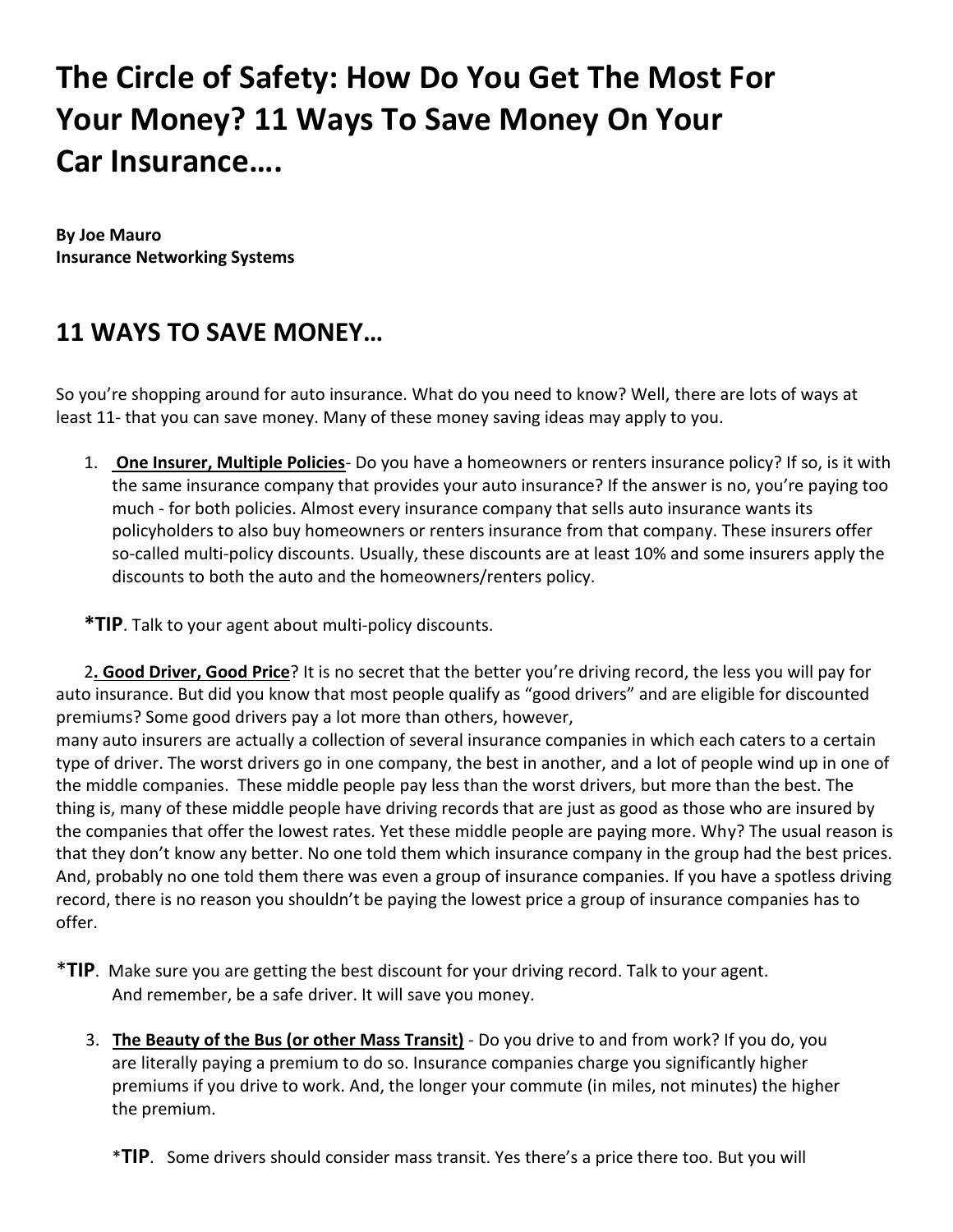reap the savings of gas and lower insurance costs.

4. Low Mileage, Low price‐ On an average, people drive 1,000.00 to 1,250 miles a month. That is what insurance companies consider average use.

\***TIP**. If you drive less than the average, you could be eligible for low‐mileage discounts, which some insurers offer.

5. **High Profile, High Cost**‐ The type of car you drive is a major factor in what you pay for insurance. Is your vehicle a magnet for thieves? Is it more expensive to repair than most cars? If the answer to either is YES, you are paying more than the average car owner for insurance.

• **Note**. To get detailed information on your vehicle(s) or a vehicle you are thinking of buying‐ Write to the Insurance Institute for Highway Safety at 1005 North Glebe Rd. Arlington VA 22201 and ask for the "Highway Loss Data Chart."

6. **Raise Your Deductible** ‐ The deductible is the amount you pay before insurance kicks in if you have a claim. For example, if you have a \$250 deductible and you have an accident in which your car sustains \$1,000.00 in damage, you pay the first \$250 and your insurer pays the balance, \$750. The lower the deductible you choose, the more you pay. If you have assets, you can probably afford to absorb at least \$250 and probably \$500 if you have a claim.

\***TIP**. It's been years since you have had an accident, you may be better off raising your deductible and paying less each year for insurance.

7. **Drop Unnecessary Coverage**‐ Let's say you have an older car, one not worth very much. There is really no point in having collision and comprehension coverage. You don't have much to protect. Remember, too, that you have to subtract your deductible from any potential payout you might have.

• **TIP**. Ad a general rule, any car worth less than \$1,000.00 should not has collision and comprehensive coverage. Between the deductible and the extra expense of these coverage's, the cost is probably greater than the benefit. How much is your car worth? An auto dealer can tell you, or there are plenty of books that have values of vehicles going back many, many years.

8. **Discounts, Discounts, Discounts** ‐ Auto insurance companies offer several discounts for a variety of reasons. The car has automatic seat belts, air bags, anti-lock brakes, anti-theft devices, etc. The drive is a good student, which is especially valuable if you have teenage children who will be on your policy.

• **TIP**. Make sure you are taking advantage of all the discounts available to you!

9. **Taking the Defensive** ‐ Many insurance companies also offer discounts to those who have taken defensive driving courses recently.

10. **Low‐Cost and High Cost Areas** ‐ Are you planning to move? If you are you should take into